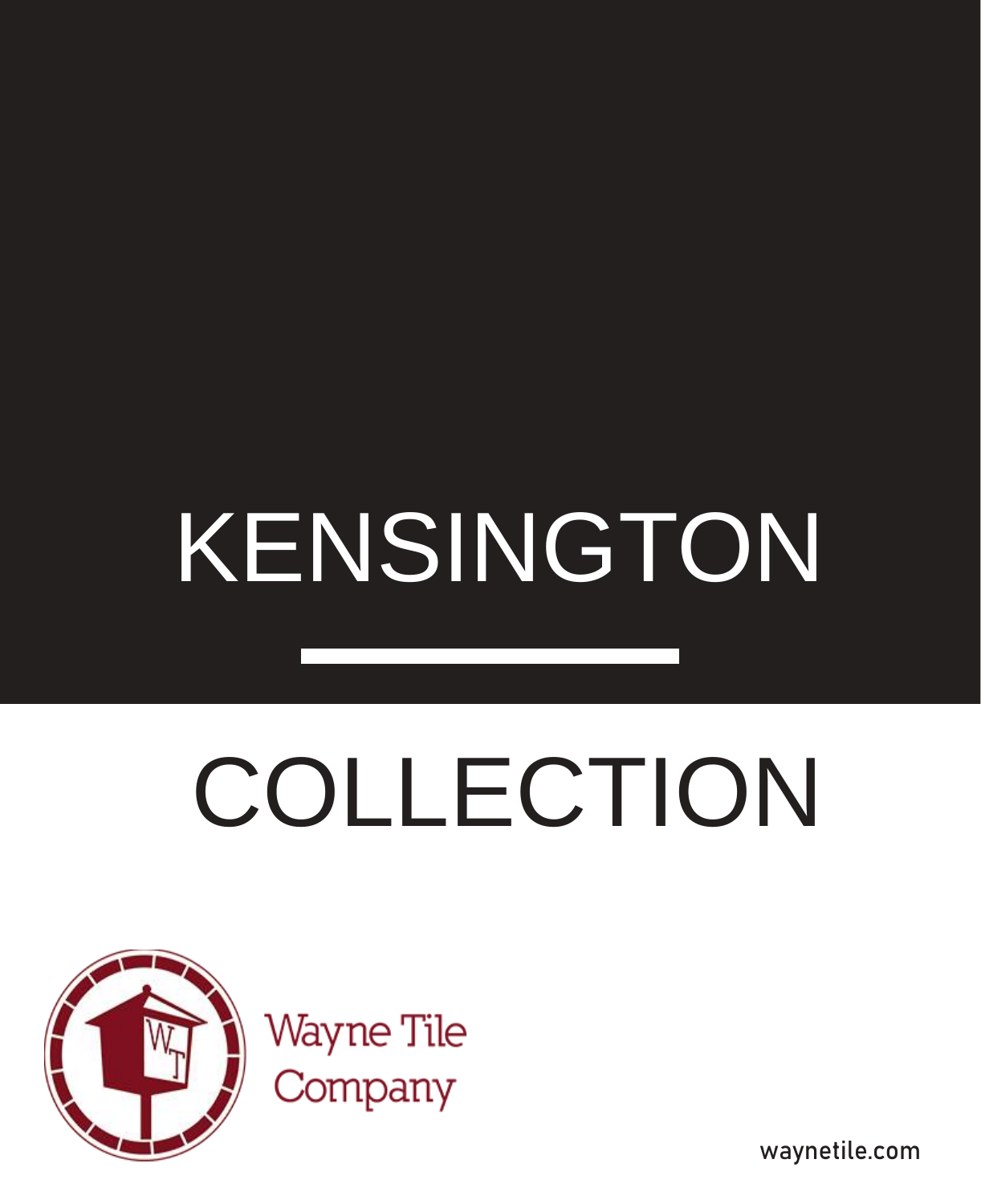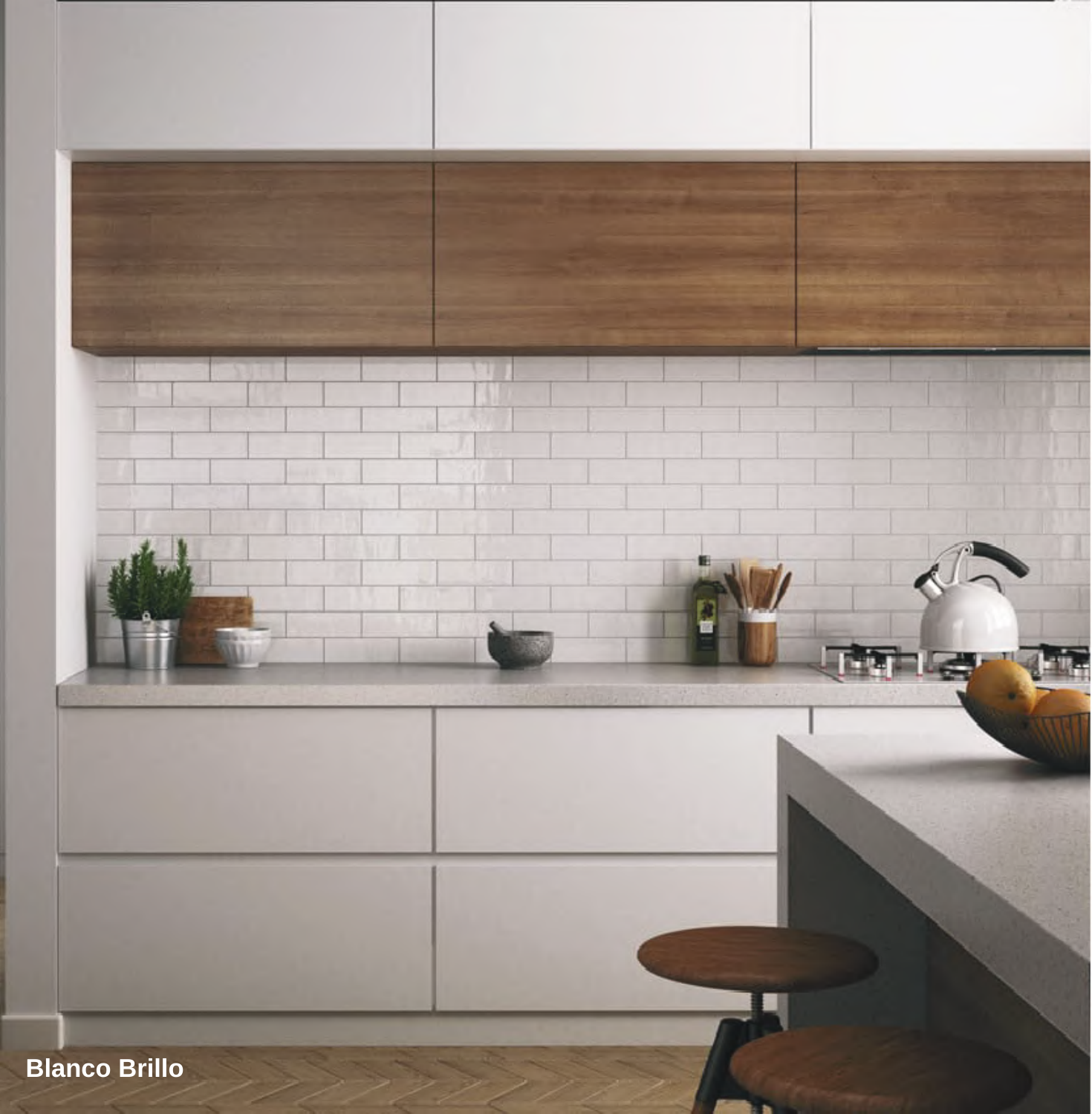



**Gris Claro**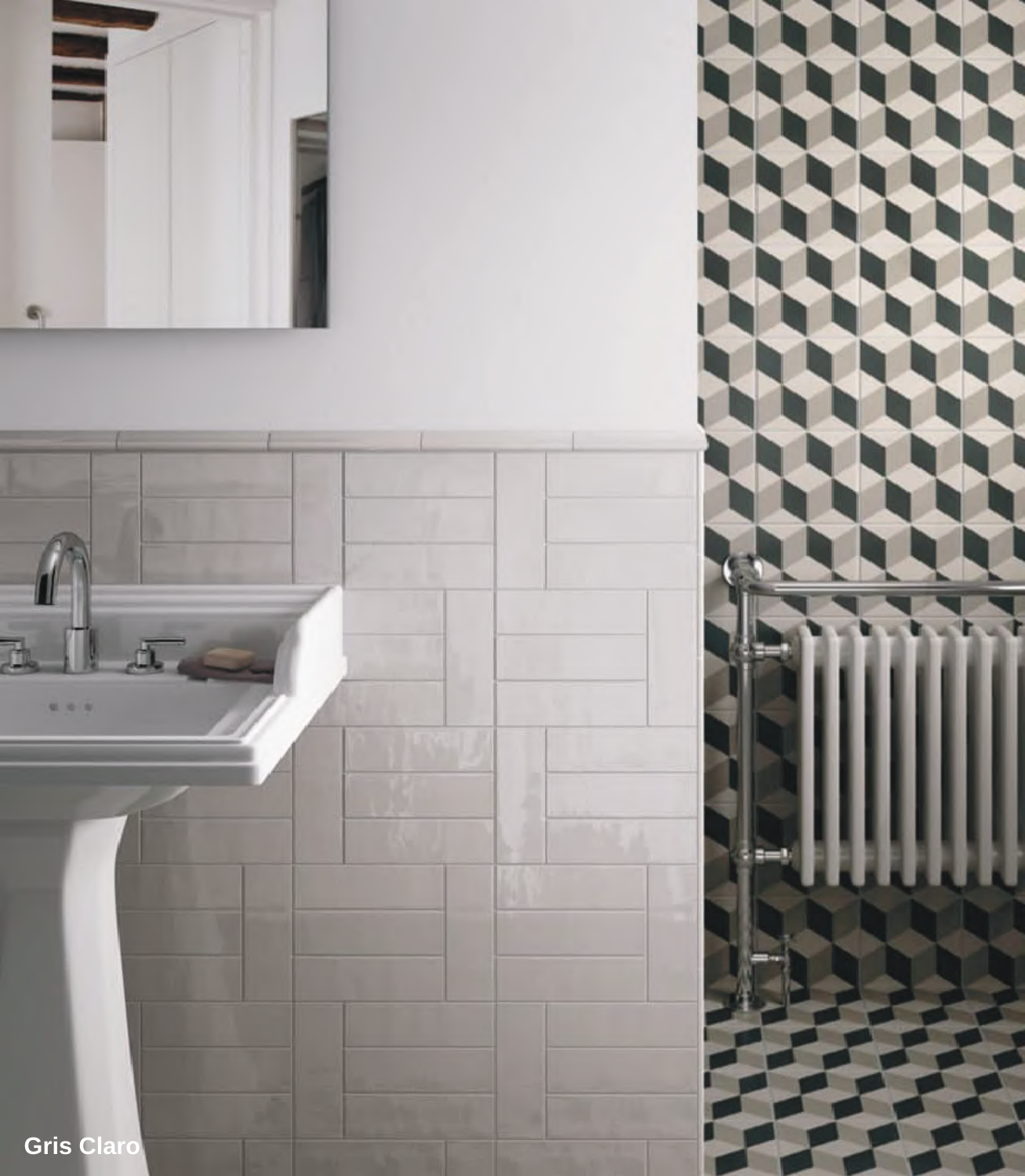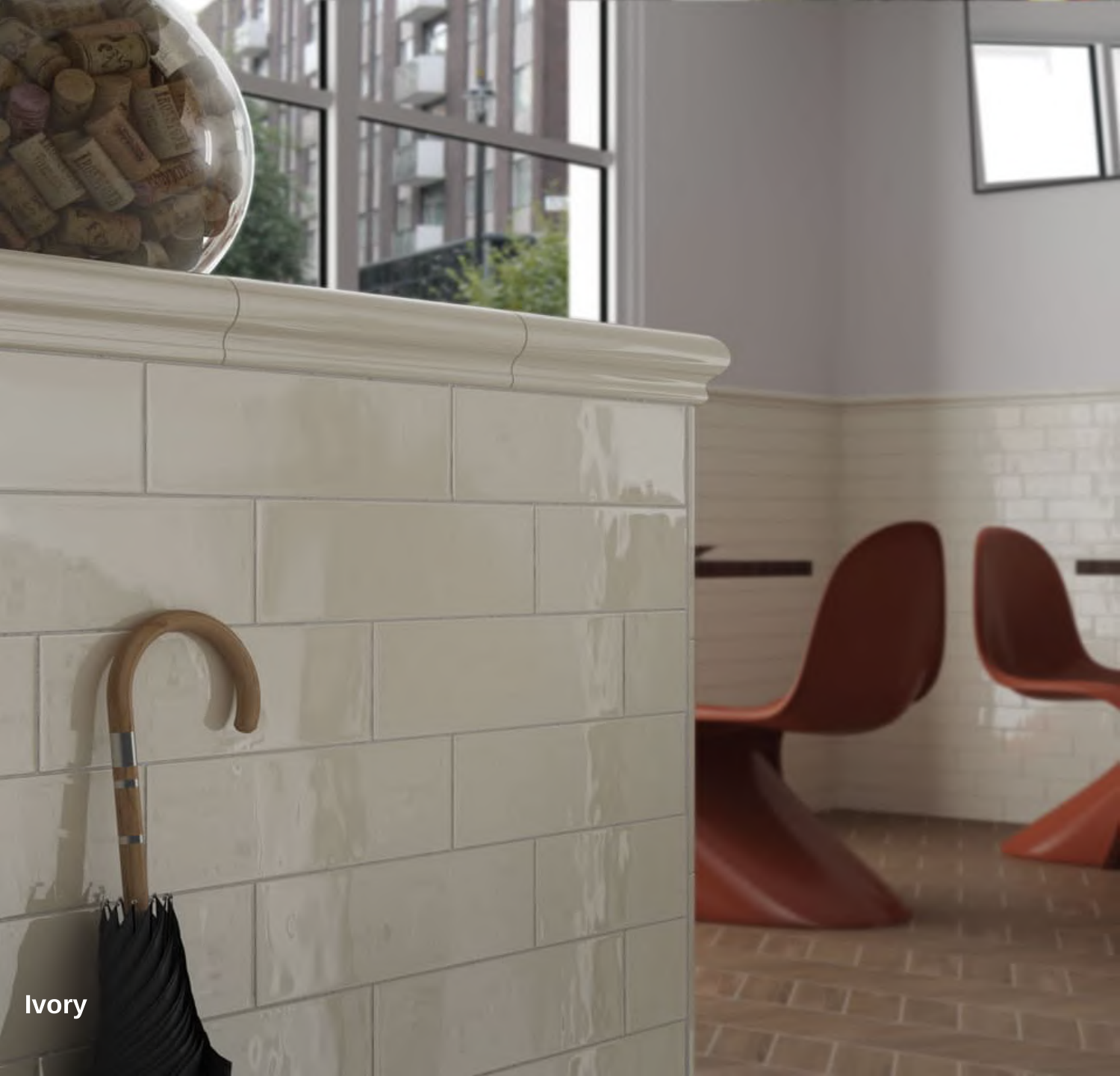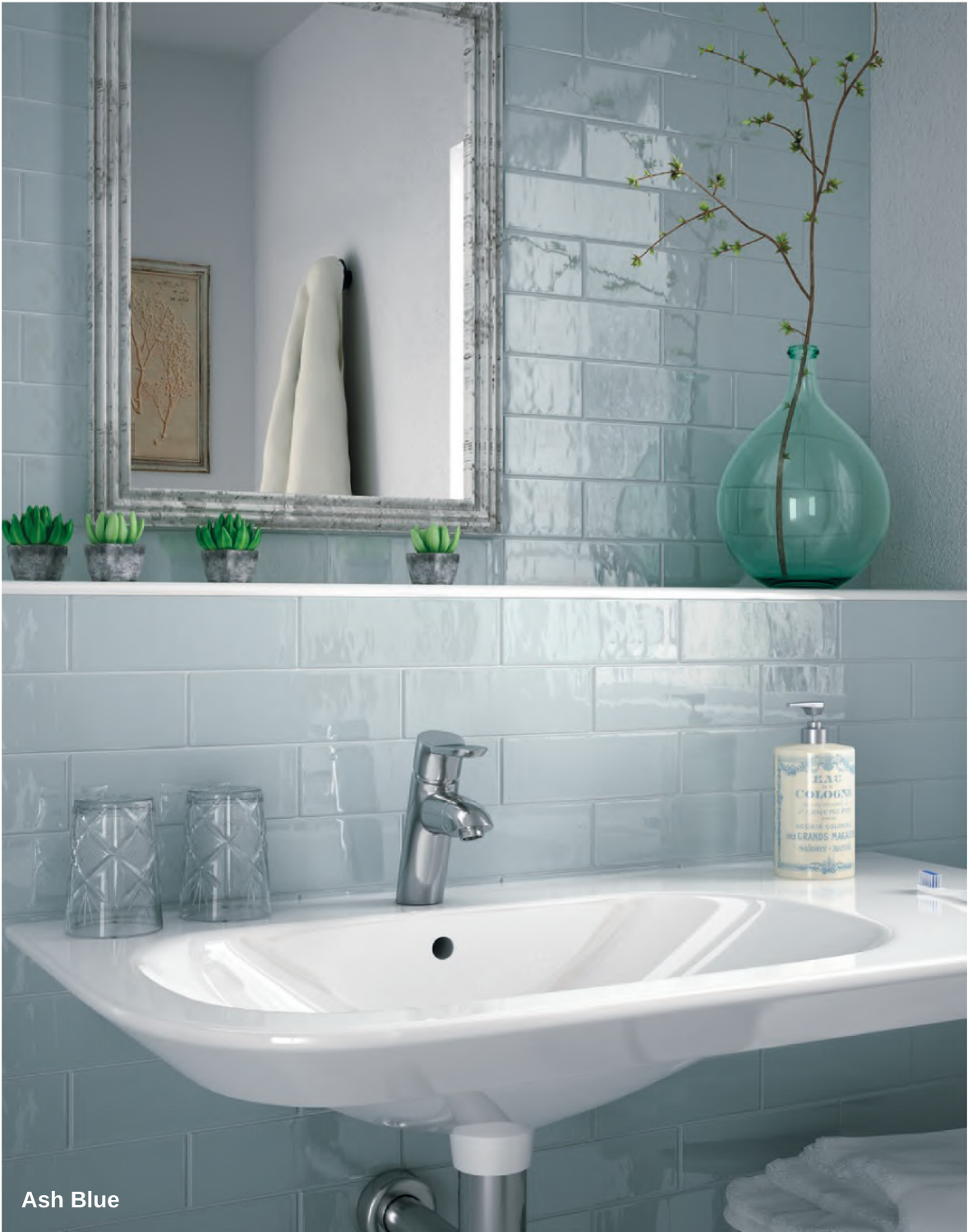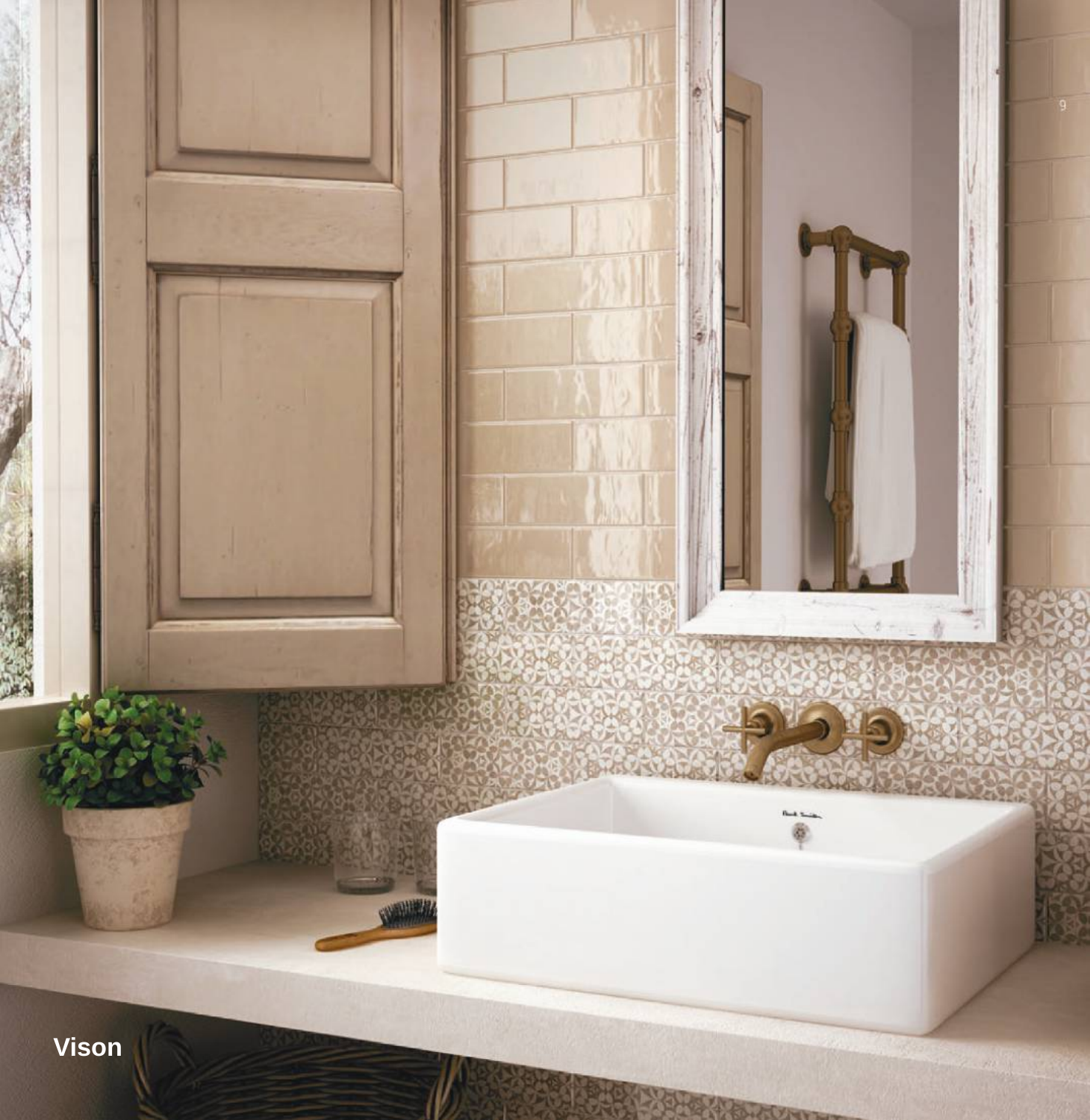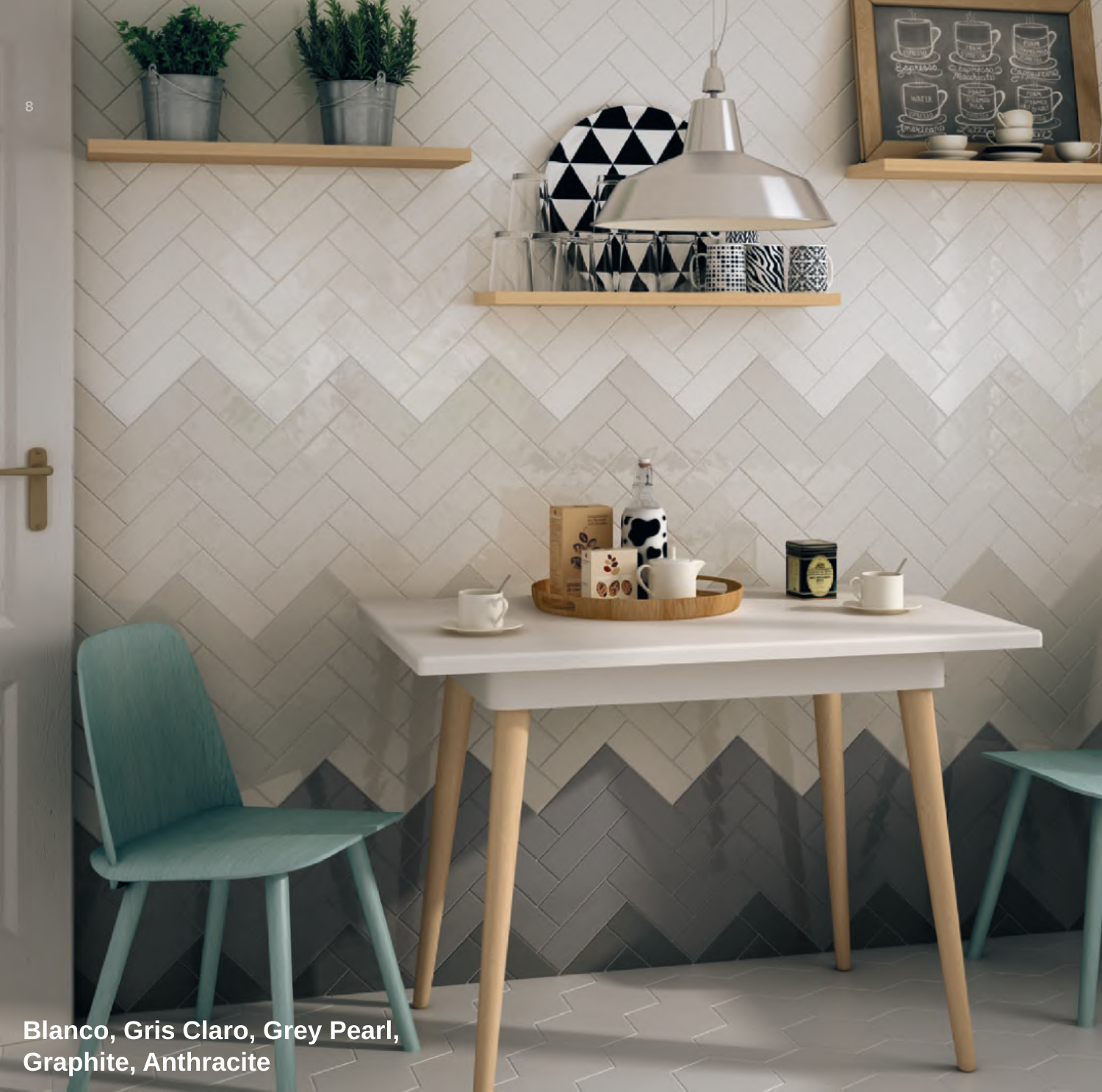| Blanco             | 6,5x20 | Anthracite          |
|--------------------|--------|---------------------|
| 21531              | $EQ-3$ | 21535               |
|                    |        |                     |
| <b>Blanco Mate</b> | 6,5x20 | <b>Anthracite M</b> |
| 21552              | $EO-3$ | 21553               |
|                    |        |                     |
| Gris Claro         | 6.5x20 | Graphite            |
| 21533              | $EQ-3$ | 21538               |
|                    |        |                     |
| <b>Grey Pearl</b>  | 6,5x20 | <b>Mist Green</b>   |
| 21539              | $EO-3$ | 21540               |
|                    |        |                     |

|                                        | $**$               |
|----------------------------------------|--------------------|
| Anthracite<br>21535                    | 6,5x20<br>$EQ - 4$ |
|                                        |                    |
|                                        | $**$               |
| <b>Anthracite Matt</b> 6,5x20<br>21553 | $EO-4$             |
|                                        |                    |
|                                        | $**$               |
| Graphite                               | 6,5x20             |
| 21538                                  | $EQ-3$             |
|                                        |                    |
| Mist Green                             | 6,5x20             |
| 21540                                  | $EQ-3$             |



| Ivory   | 6,5x20 |
|---------|--------|
| 21532   | $EO-3$ |
|         |        |
|         | $***$  |
| Beige   | 6,5x20 |
| 21534   | $EQ-3$ |
|         |        |
|         |        |
| Visón   | 6,5x20 |
| 21536   | $EQ-3$ |
|         |        |
|         | $**$   |
| Tobacco | 6,5x20 |
| 21537   | $EQ-3$ |
|         |        |

|                      | $***$               |                |
|----------------------|---------------------|----------------|
| Blanco<br>13238      | 13,2x13,2<br>$EO-3$ | Ivory<br>13242 |
|                      | $**$                |                |
| Gris Claro 13,2x13,2 |                     | Beige          |
| 20944                | $EO-3$              | 13239          |
|                      | $***$               |                |
| Anthracite 13,2x13,2 |                     | Visón          |

\*\* 13,2x13,2  $EQ-3$ \*\* 13,2x13,2  $EQ-3$ \*\*

 $13\,$ 





| <b>FORMATO / SIZE</b>              |        |            |       |                |            |       |                |       |  |
|------------------------------------|--------|------------|-------|----------------|------------|-------|----------------|-------|--|
|                                    | Kg/pza | <b>DZS</b> | Kq    | m <sup>2</sup> | <b>DZS</b> | Kq    | m <sup>2</sup> | cajas |  |
| 13.2 x 40 cm. $5" \times 16"$      | 0.900  | 19         | 17.10 | 1.00           | 1.140      | 1.026 | 60             | 60    |  |
| 6.5 x 40 cm. $2 \frac{1}{2}$ x 16" | 0.450  | 38         | 17.10 | 1.00           | 2.280      | 1.026 | 60             | 60    |  |
| 6,5 x 20 cm. 2 1/2" x 8"           | 0.225  | 76         | 17.10 | 1.00.          | 4.560      | 1.026 | 60             | 60    |  |
| 13.2 x 13.2 cm. $5'' \times 5''$   | 0.300  | 57         | -1710 | 1.00.          | 3.420      | 1.026 | 60             | 60    |  |

\*\* Indicates Special Order Item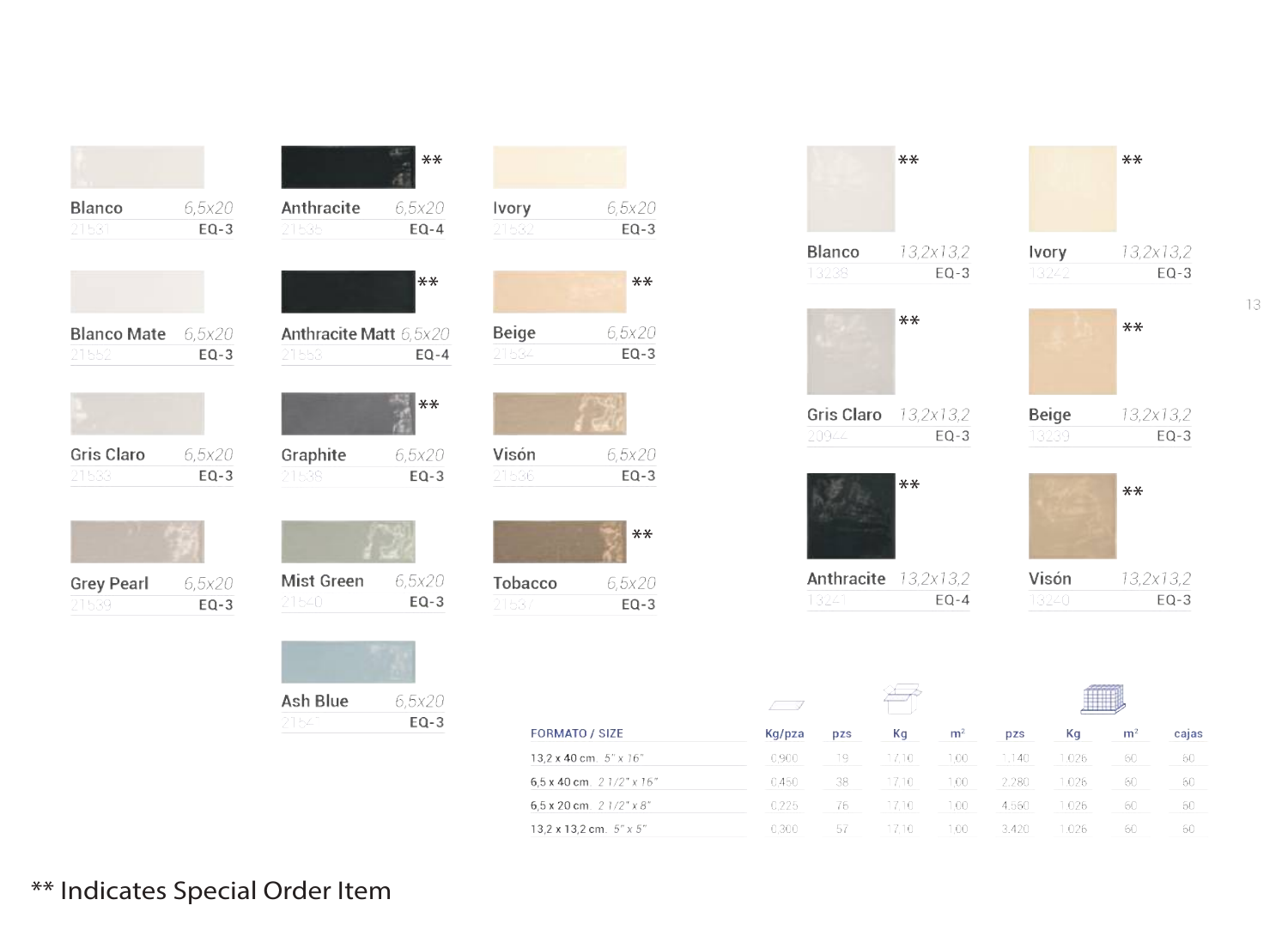$\mathcal{H}$ Revestimiento *Wall tile*



#### \*\* Indicates Special Order Item



\*\* Indicates Special Order Item



13,2x40 cm.

 $\bigtriangledown$